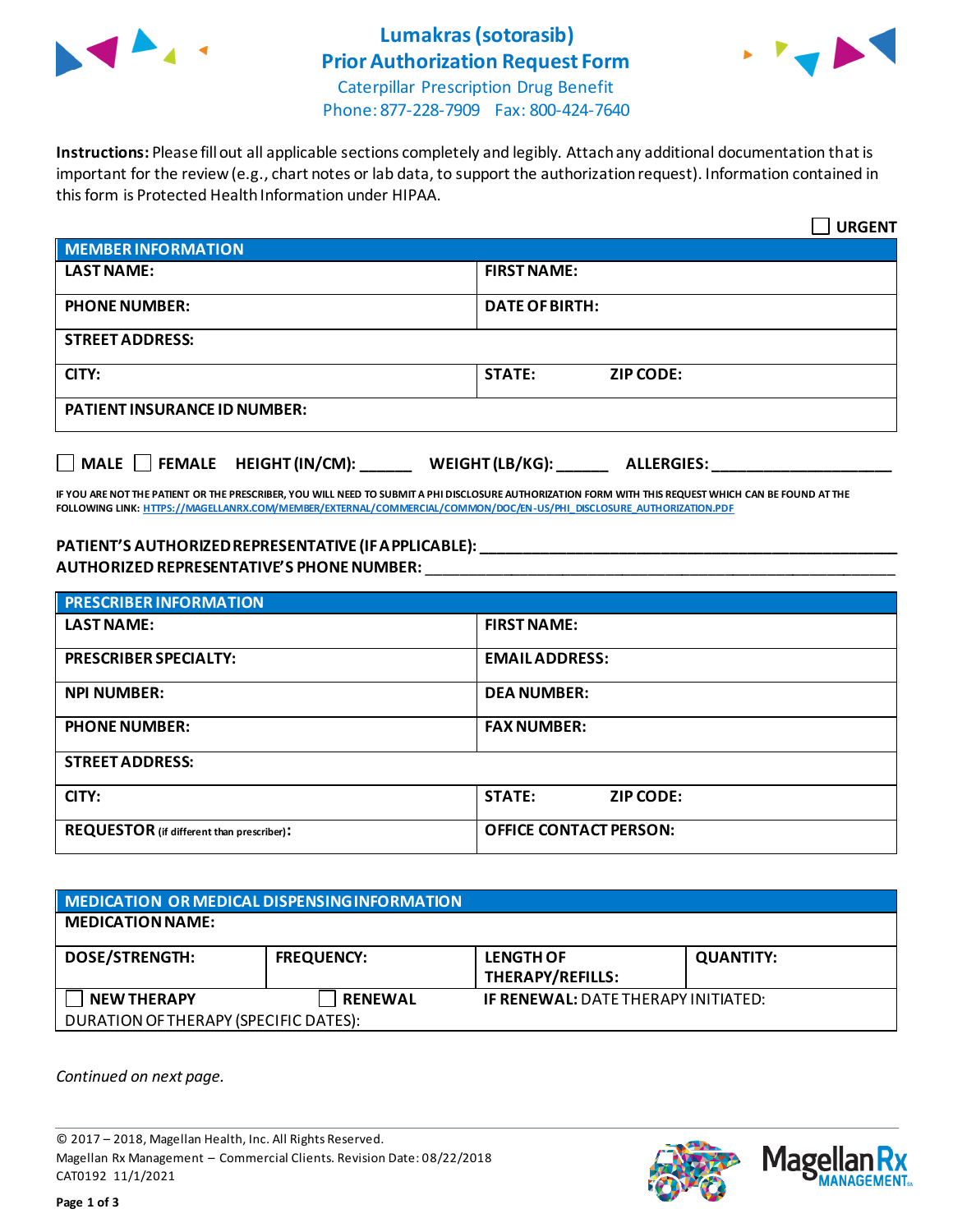

# **Lumakras(sotorasib) Prior Authorization Request Form**



Caterpillar Prescription Drug Benefit Phone: 877-228-7909 Fax: 800-424-7640

| MEMBER'S LAST NAME: NAME AND A SERIES AND A SERIES OF STRING AND A SERIES OF STRING AND A SERIES OF STRING AND                                                                                                                                      | <b>MEMBER'S FIRST NAME:</b>                                                                                                               |                                                 |  |  |  |
|-----------------------------------------------------------------------------------------------------------------------------------------------------------------------------------------------------------------------------------------------------|-------------------------------------------------------------------------------------------------------------------------------------------|-------------------------------------------------|--|--|--|
| <b>MEDICATION/THERAPY (SPECIFY</b>                                                                                                                                                                                                                  | 1. HAS THE PATIENT TRIED ANY OTHER MEDICATIONS FOR THIS CONDITION? IF YES (if yes, complete below)<br><b>DURATION OF THERAPY (SPECIFY</b> | $\blacksquare$ NO<br><b>RESPONSE/REASON FOR</b> |  |  |  |
| DRUG NAME AND DOSAGE):                                                                                                                                                                                                                              | DATES):                                                                                                                                   | <b>FAILURE/ALLERGY:</b>                         |  |  |  |
|                                                                                                                                                                                                                                                     |                                                                                                                                           |                                                 |  |  |  |
| <b>2. LIST DIAGNOSES:</b>                                                                                                                                                                                                                           |                                                                                                                                           | <b>ICD-10:</b>                                  |  |  |  |
|                                                                                                                                                                                                                                                     | □ Locally advanced or metastatic non-small cell lung cancer(NSCLC)                                                                        |                                                 |  |  |  |
| □ Other diagnosis: ___________________ICD-10___________________________________                                                                                                                                                                     |                                                                                                                                           |                                                 |  |  |  |
| 3. REQUIRED CLINICAL INFORMATION: PLEASE PROVIDE ALL RELEVANT CLINICAL INFORMATION TO SUPPORT A<br>PRIOR AUTHORIZATION.                                                                                                                             |                                                                                                                                           |                                                 |  |  |  |
| <b>Clinical Information:</b><br><b>Initial Request:</b><br>Is the drug going to be used in conjunction with a clinical trial? $\Box$ Yes $\Box$ No                                                                                                  |                                                                                                                                           |                                                 |  |  |  |
| Is prescriber an oncologist? □ Yes □ No                                                                                                                                                                                                             |                                                                                                                                           |                                                 |  |  |  |
|                                                                                                                                                                                                                                                     | Does patient's NSCLC have the KRAS G12C-mutation? $\Box$ Yes $\Box$ No Please submit documentation of mutation.                           |                                                 |  |  |  |
| Did patient have disease progression after at least one prior systemic therapy including an immune checkpoint<br>inhibitor (such as Keytruda®/pembrolizumab, Opdivo®/nivolumab, or Libtayo®/cemiplimab)? □ Yes □ No Please<br>submit documentation. |                                                                                                                                           |                                                 |  |  |  |
| Did patient have disease progression after at least one prior systemic therapy including platinum-based<br>chemotherapy? $\Box$ Yes $\Box$ No Please submit documentation.                                                                          |                                                                                                                                           |                                                 |  |  |  |
| <b>Renewal Request:</b><br>Has patient had a prior approval for Lumakras (sotorasib) by this plan? $\Box$ Yes $\Box$ No                                                                                                                             |                                                                                                                                           |                                                 |  |  |  |
| Is patient continuing to have a positive clinical response? $\Box$ Yes $\Box$ No                                                                                                                                                                    |                                                                                                                                           |                                                 |  |  |  |
| Is prescriber an oncologist? $\Box$ Yes $\Box$ No                                                                                                                                                                                                   |                                                                                                                                           |                                                 |  |  |  |
| Are there any other comments, diagnoses, symptoms, medications tried or failed, and/or any other information the<br>physician feels is important to this review?                                                                                    |                                                                                                                                           |                                                 |  |  |  |
|                                                                                                                                                                                                                                                     |                                                                                                                                           |                                                 |  |  |  |
| *Please note: Not all drugs/diagnoses are covered on all plans. This request may be denied unless all required<br>information is received.                                                                                                          |                                                                                                                                           |                                                 |  |  |  |

© 2017 – 2018, Magellan Health, Inc. All Rights Reserved. Magellan Rx Management – Commercial Clients. Revision Date: 08/22/2018 CAT0192 11/1/2021